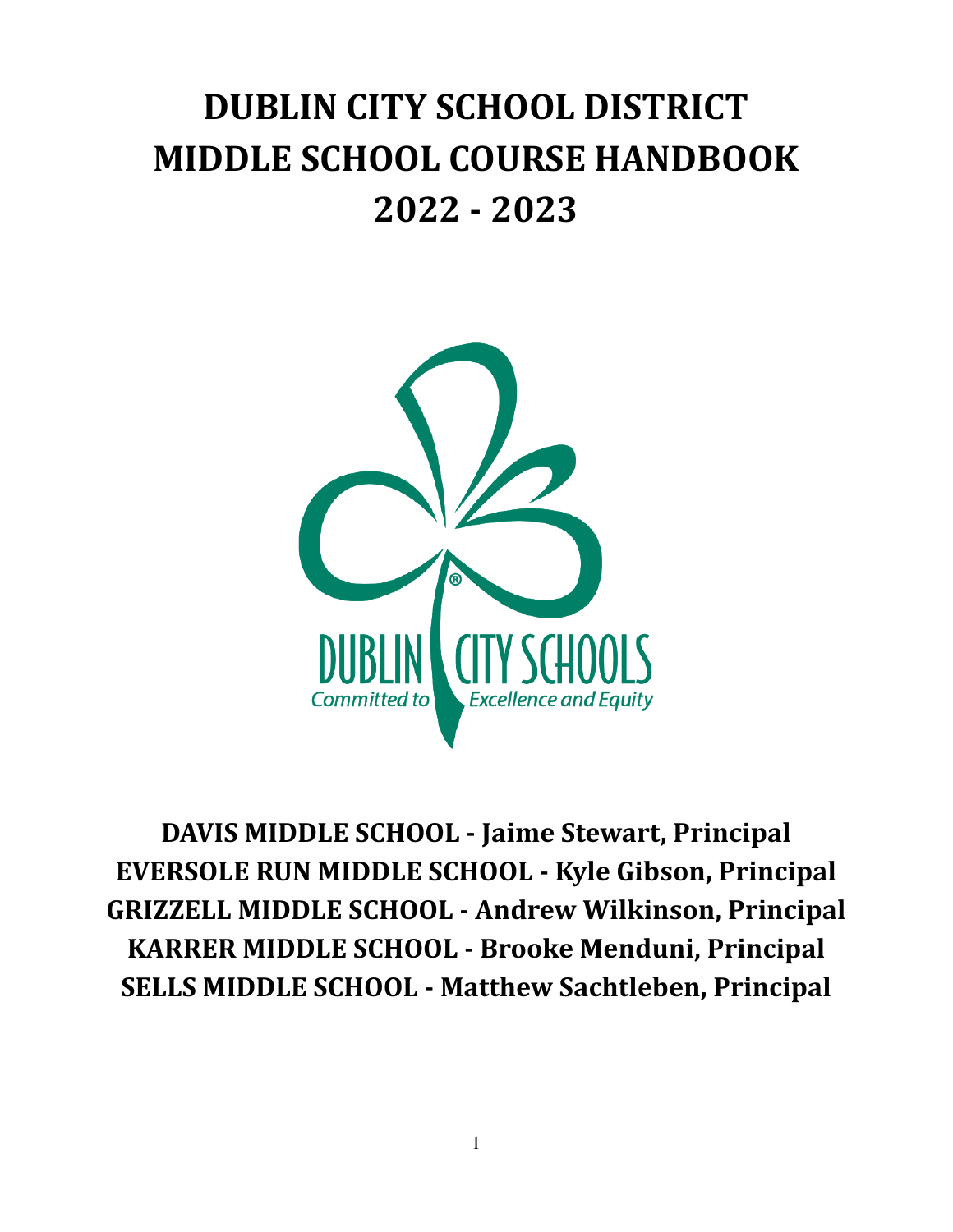## **TABLE OF CONTENTS**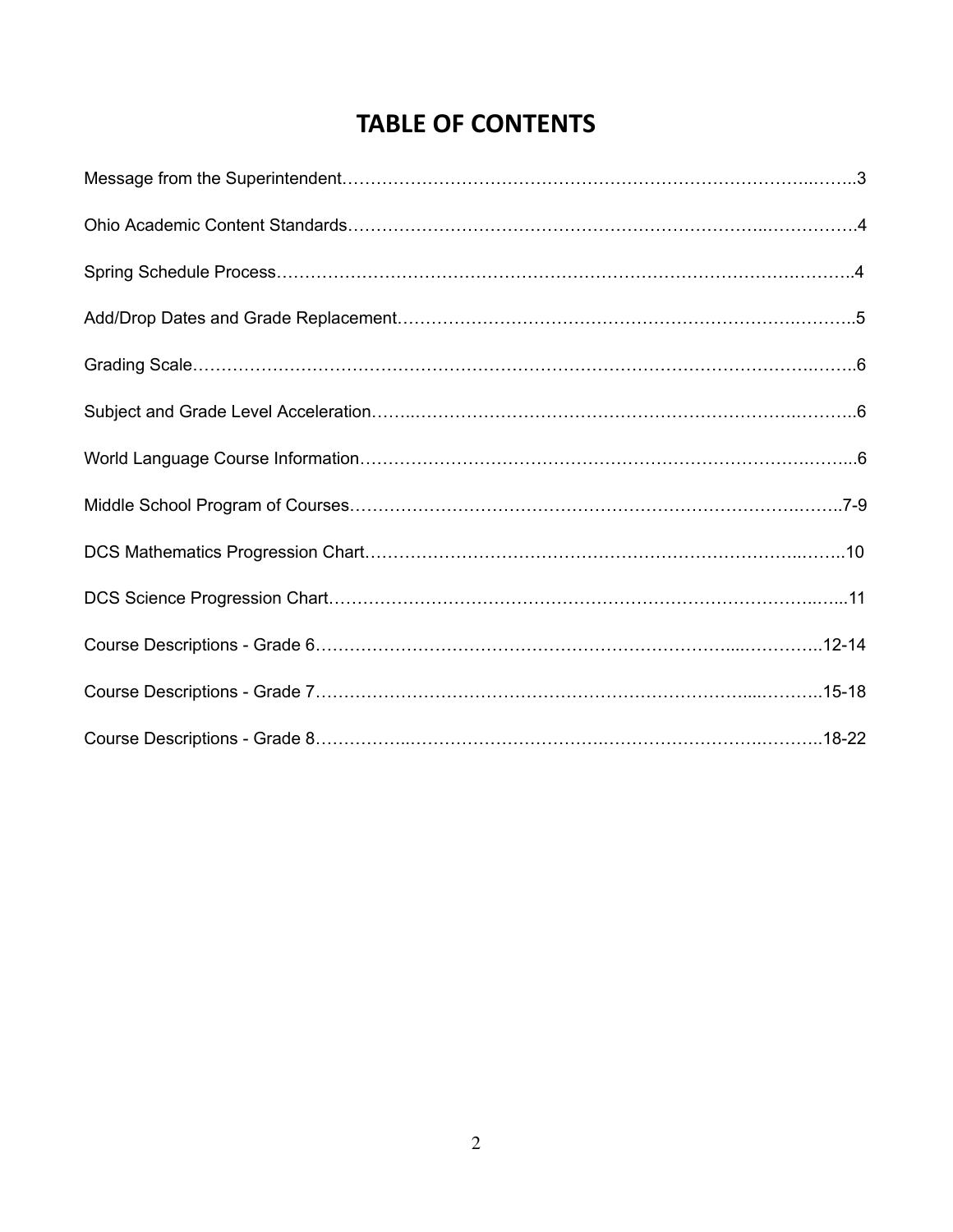#### **OHIO ACADEMIC LEARNING STANDARDS**

Learning Standards explain the knowledge and skills Ohio students in pre-kindergarten through grade 12 need to have. Ohio's Learning Standards emphasize skills like critical thinking and problem solving qualities most sought by today's employers. By teaching our students to apply these skills to what they are learning in school, we can make sure they are on track to graduate from high school and enjoy success in college, careers and life (Ohio Department of Education, 2022).

Middle school teachers use these Learning Standards to design learning experiences in a supportive and engaging classroom environment that will prepare students for future learning at high school.

#### **MS SCHEDULING GUIDING PRINCIPLES AND BEST PRACTICES:**

In Dublin City Schools, we recognize the need for students to engage in related arts along with other academic studies. We employ a student driven, data informed philosophy to drive best practices for instruction. We recognize the importance of educating the whole child, with devoted time for related arts (e.g., music, art, physical education).

#### **Highlights include:**

- Students in grades 6,7, and 8 have a similar bell schedule consisting of seven, fifty-minute periods and a thirty-minute lunch
- Trimester options for Related Arts courses are offered in order to increase student exposure and choice during the middle school years
- $\bullet$  A choice of study center is available for students in grades 6, 7, and 8.
- Language arts, in grades 6 and 7, has extended time, with preference given to a block format each day to support reading, writing and word study
- Homebase is a year-long program for grades six through eight, which takes place every day for 25 minutes. Through small supportive communities, students develop social-emotional skills, explore careers, and receive personalized academic assistance.

The middle school schedule and course offerings are evaluated annually to provide our Dublin middle school students with world-class instruction and a well-rounded education.

#### **SPRING SCHEDULING PROCESS**

Scheduling activities take place each spring to assist students in selecting appropriate courses for the next school year. Scheduling materials are available on the district and school websites as well as distributed by the middle schools. Teachers and school counselors are available to advise students regarding course selections.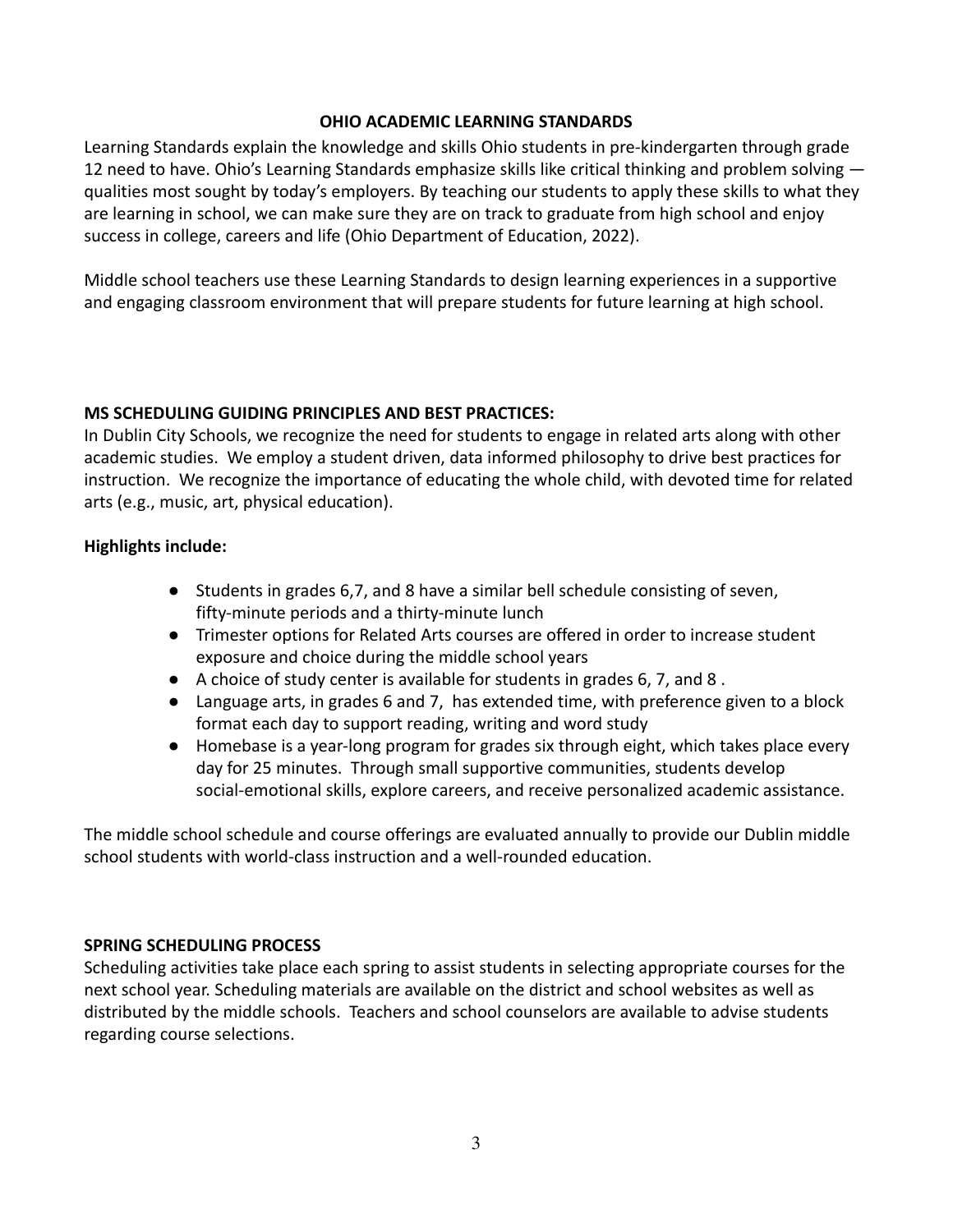#### **REASONS THAT JUSTIFY CHANGES IN STUDENT SCHEDULE**

- 1. Trimester imbalances
- 2. Schedule adjustments for the educational options approved by the administration
- 3. Computer scheduling errors
- 4. Level change based on student need. *When a student, parent or teacher recognizes that the academic level is not appropriate, a meeting may be required in order to review this placement.*

#### **DATES FOR ADDING AND DROPPING CLASSES**

**ADD:** The last day to add a high school credit-bearing course is as follows: First Semester and Year Long Classes: **August 23, 2022** Second Semester: **January 9, 2023**

**WITHDRAW:** The last day to drop a high school credit-bearing course is as follows: First Semester and Year Long Classes: **November 4, 2022** Second Semester **March 31, 2023** 

**WITHDRAW-FAIL (WF)**: The last day to drop a high school credit-bearing course with a WF (WF on transcript with calculation as failure in the student's GPA) is as follows: First Semester and Year Long Classes: **December 16, 2022**

Second Semester: **May 26, 2023**

#### **GRADE REPLACEMENT**

Students are permitted to retake any high school credit class they choose to replace credit; however, students cannot earn credit twice for the same course. Both grades that the student earns in repeated courses would remain on the official transcript. Although both courses will be reflected on the transcript, the lower grade will not be calculated in the student's GPA. Credit will be removed from the lower grade.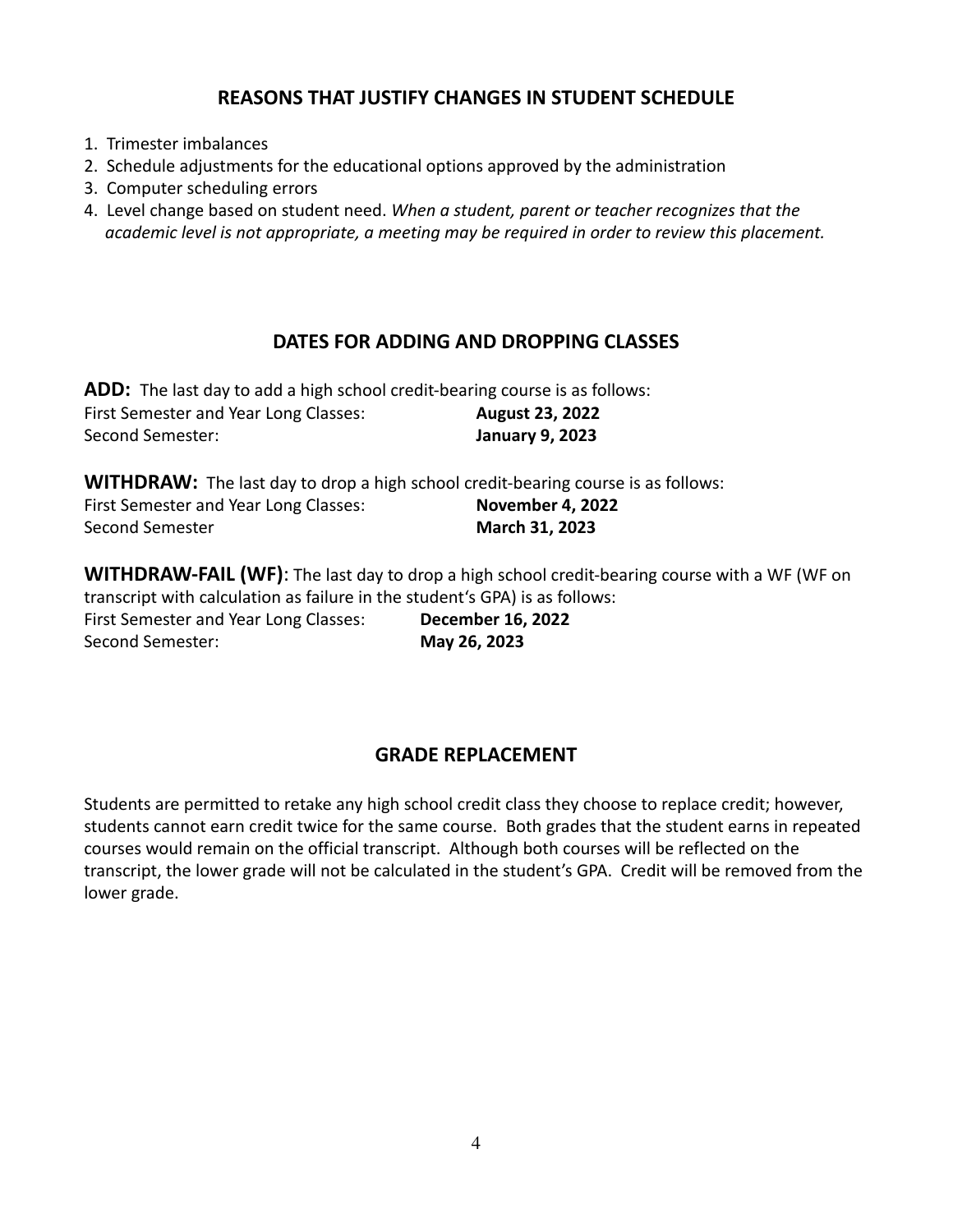## **GRADING SCALES**

| <b>Grading Scale</b> |          |      |
|----------------------|----------|------|
|                      |          |      |
| А                    | 93-100   | 4.00 |
| A-                   | 90-92    | 3.67 |
| B+                   | 87-89    | 3.33 |
| B                    | 83-86    | 3.00 |
| B-                   | 80-82    | 2.67 |
| C+                   | 77-79    | 2.33 |
| C                    | 73-76    | 2.00 |
| C-                   | 70-72    | 1.67 |
| D+                   | 67-69    | 1.33 |
| D                    | 63-66    | 1.00 |
| D-                   | 60-62    | 0.67 |
| F                    | 59-below | 0.00 |
|                      |          |      |

| <b>Honors Grading Scale</b>                                                                                                                 |        |      |  |
|---------------------------------------------------------------------------------------------------------------------------------------------|--------|------|--|
|                                                                                                                                             |        |      |  |
| А                                                                                                                                           | 93-100 | 4.50 |  |
| А-                                                                                                                                          | 90-92  | 4.17 |  |
| B+                                                                                                                                          | 87-89  | 3.83 |  |
| B                                                                                                                                           | 83-86  | 3.50 |  |
| в-                                                                                                                                          | 80-82  | 3.17 |  |
| C+                                                                                                                                          | 77-79  | 2.83 |  |
| $\overline{\rm c}$                                                                                                                          | 73-76  | 2.50 |  |
| C-                                                                                                                                          | 70-72  | 2.17 |  |
| Honors courses<br>receive an additional .5<br>value. Grades of D+<br>and lower in these<br>courses do not receive<br>the added point value. |        |      |  |

#### **WORLD LANGUAGE COURSE INFORMATION**

Currently, Spanish will continue to be scheduled at all Dublin middle schools. If a student chooses to take French, German, Japanese or Chinese, those students will be provided transportation to one of our high schools that offer the chosen language during first period. Please note the high school assigned may not be the child's feeder high school. Transportation will then be provided for students to their middle school. Students will begin their day at the middle school with 2nd period. Languages are outlined on page 20.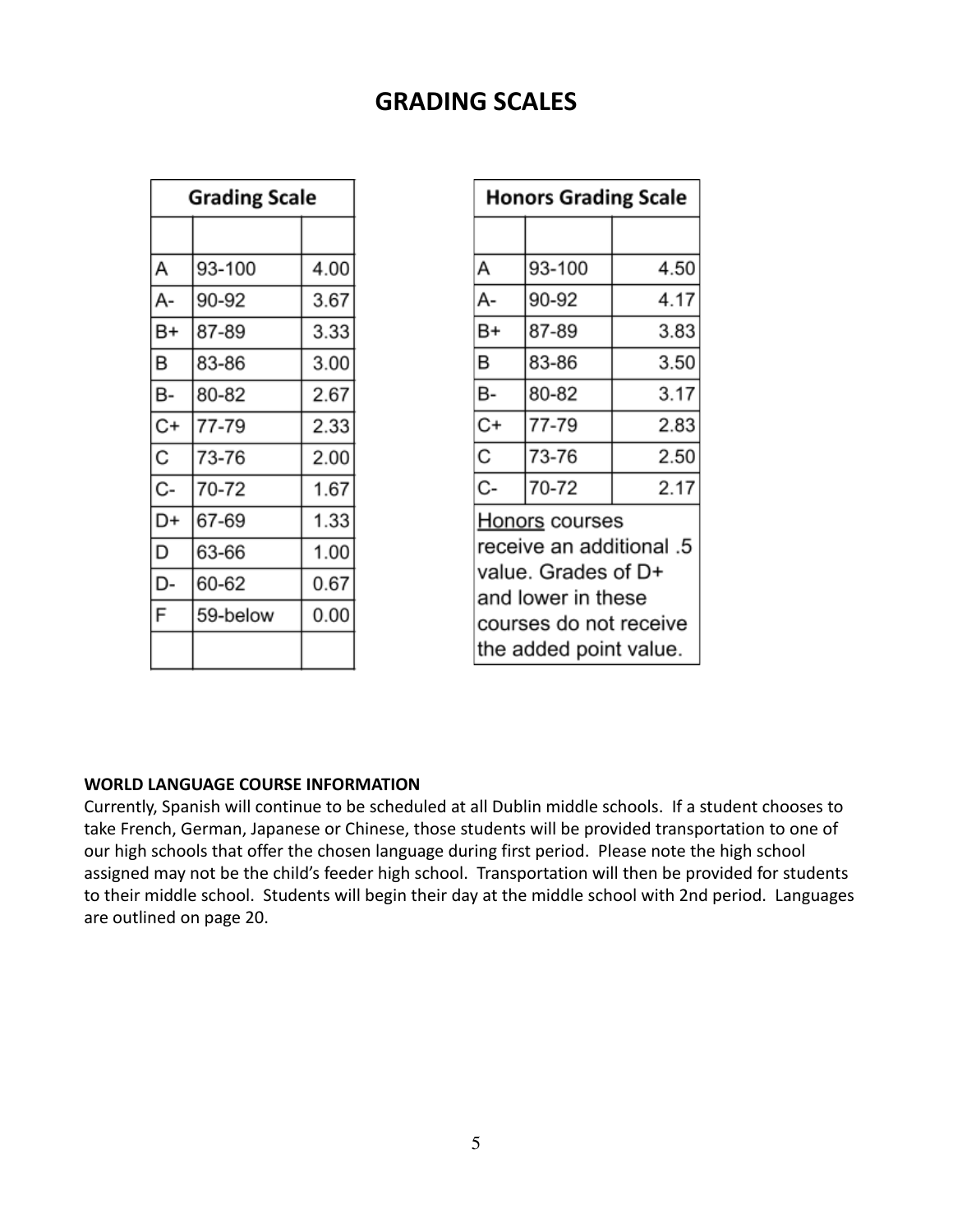## **MIDDLE SCHOOL PROGRAM OF COURSES**

## **6TH GRADE COURSES**

|                                                                                                   | <b>Subject Area</b>                            | <b>Course Options</b>                                                                  | <b>Click icon for details</b> |
|---------------------------------------------------------------------------------------------------|------------------------------------------------|----------------------------------------------------------------------------------------|-------------------------------|
| <b>Required Core</b>                                                                              | English Language<br>Arts<br>(2 periods)        | Language Arts 6                                                                        |                               |
|                                                                                                   | Mathematics                                    | Mathematics 6 or<br>Mathematics 7 or<br><b>Accelerated Mathematics 7-8</b>             |                               |
|                                                                                                   | Science                                        | Science 6                                                                              |                               |
|                                                                                                   | <b>Social Studies</b>                          | Social Studies 6                                                                       |                               |
| <b>Music</b><br>Required in grade<br>6 and scheduled<br>opposite of Study<br>Center.              | <b>Music</b><br>(yearlong<br>alternating days) | Band 6 or<br>Choir 6 or<br>Orchestra 6, Level 1 & 2                                    |                               |
| <b>Related Arts-</b><br>These trimester<br>courses are<br>required in grade<br>6 for all students | Art                                            | Art 6                                                                                  |                               |
|                                                                                                   | <b>Physical Education</b>                      | <b>Physical Education 6</b>                                                            |                               |
|                                                                                                   | Literacy                                       | Modern Literacy 6<br>or<br>Cog Ed Modern Literacy 6**<br>or<br>Reading Connections 6** |                               |

\*\*Trimester elective for qualifying students.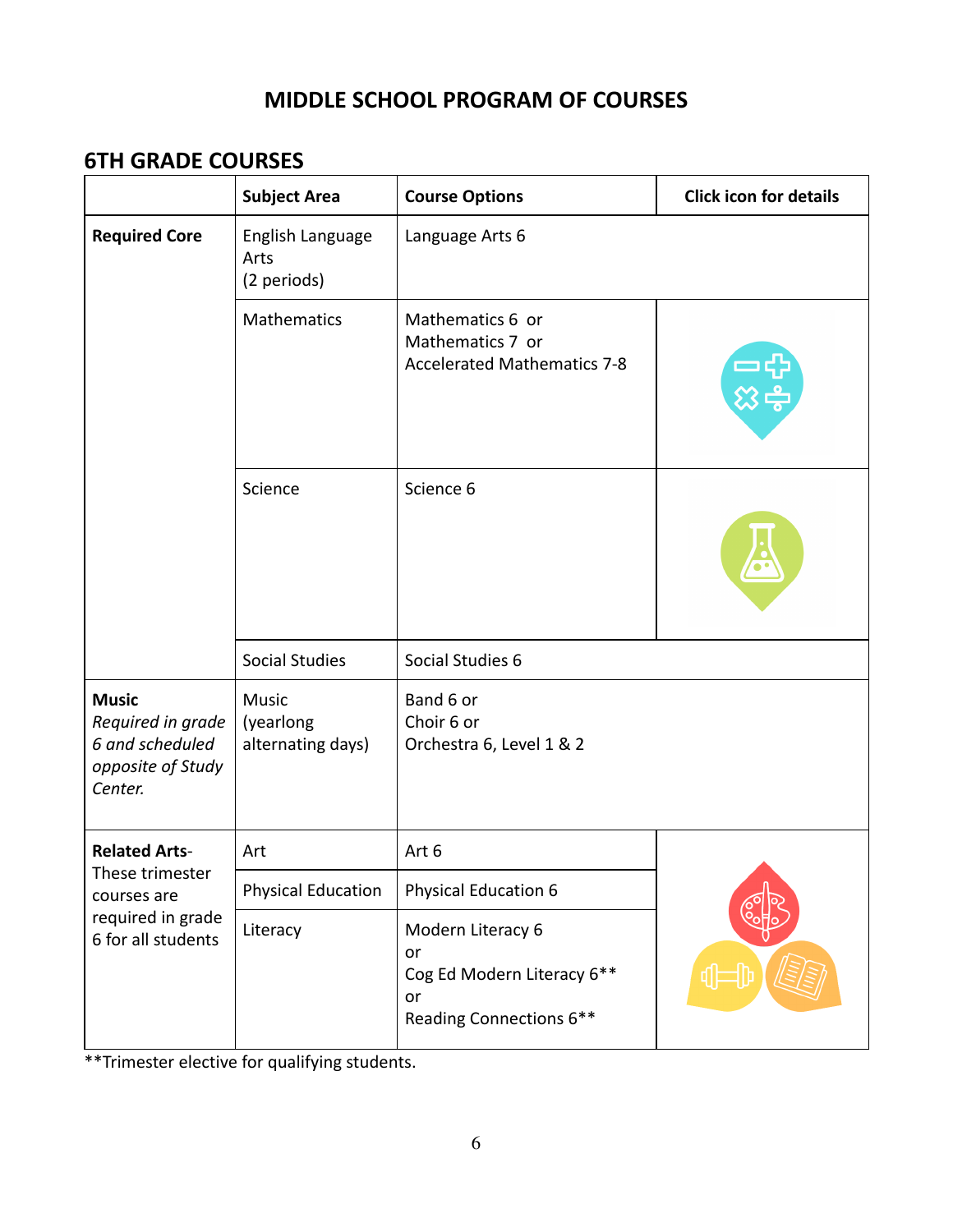## **7TH GRADE COURSES**

|                                                                                                       | <b>Subject Area</b>                            | <b>Course Options</b>                                                     | <b>Click icon for details</b> |
|-------------------------------------------------------------------------------------------------------|------------------------------------------------|---------------------------------------------------------------------------|-------------------------------|
| <b>Required Core</b>                                                                                  | English Language<br>Arts<br>(2 periods)        | Language Arts 7                                                           |                               |
|                                                                                                       | Mathematics                                    | Mathematics 7 or<br>Mathematics 7-8 or<br>Mathematics 8 or<br>Algebra 1 * |                               |
|                                                                                                       | Science                                        | Science 7                                                                 |                               |
|                                                                                                       | <b>Social Studies</b>                          | Social Studies 7                                                          |                               |
| <b>Related Arts-</b><br>Music is a full<br>year elective<br>scheduled<br>opposite of Study<br>Center. | <b>Music</b><br>(yearlong<br>alternating days) | Band 7 or<br>Choir 7 or<br>Orchestra 7                                    |                               |
| <b>Related Arts-</b><br>These trimester<br>course are<br>required in grade<br>7 for all students      | Health                                         | Health 7                                                                  |                               |
|                                                                                                       | <b>Physical Education</b>                      | <b>Physical Education 7</b>                                               | ਪੀ⊟                           |
|                                                                                                       | Art                                            | Art 7                                                                     |                               |
|                                                                                                       | Literacy                                       | Reading Connections 7**                                                   |                               |
|                                                                                                       | Cog Ed                                         | Cog Ed 7**                                                                |                               |

\*\*Trimester elective for qualifying students.

\*Algebra I class is offered for one high school credit. **Enrollment in this class will result in a grade and credit on a high school transcript.**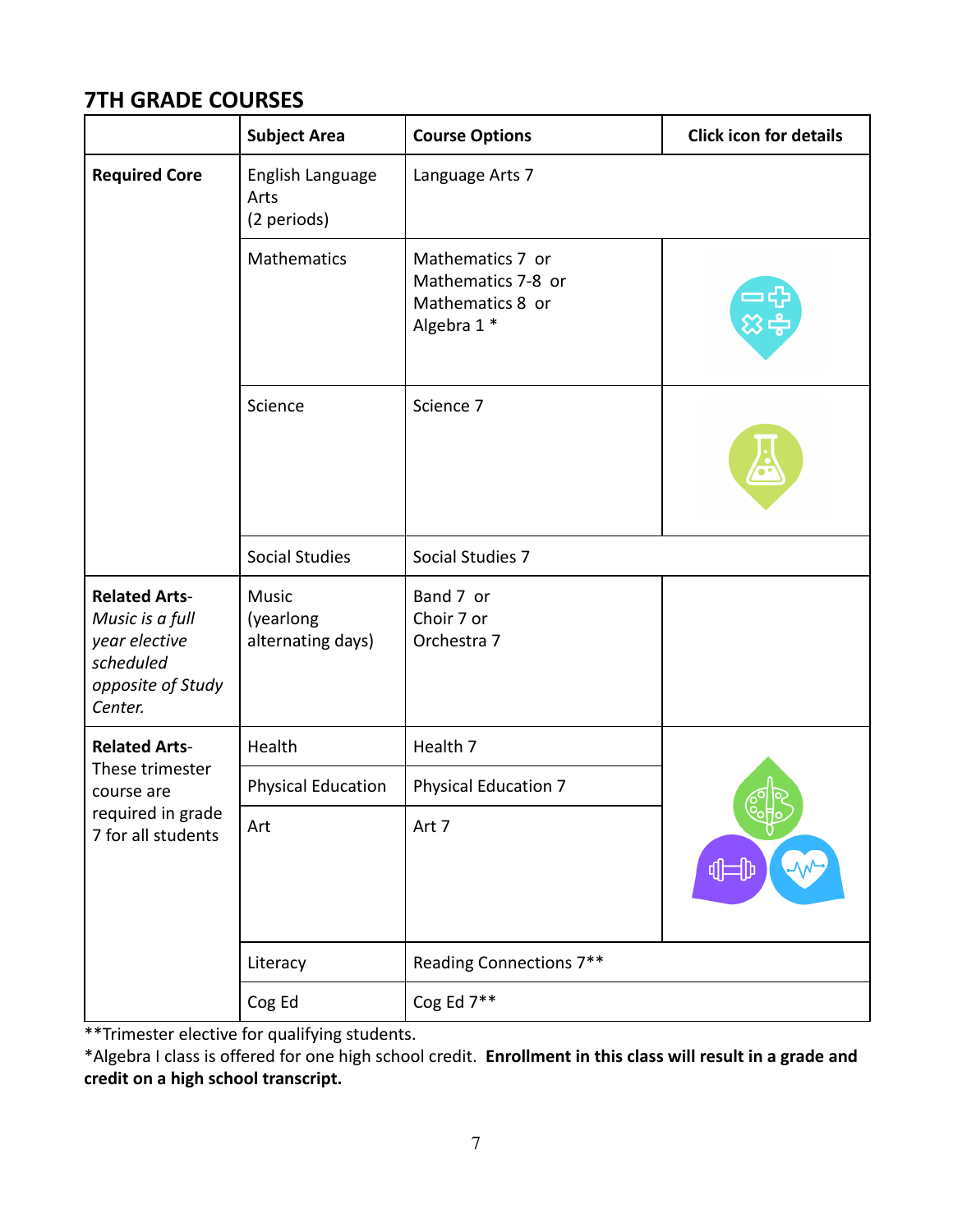## **8TH GRADE COURSES**

|                                                                              | <b>Subject Area</b>                                      | <b>Course Options</b>                                                                             | <b>Click icon for details</b> |
|------------------------------------------------------------------------------|----------------------------------------------------------|---------------------------------------------------------------------------------------------------|-------------------------------|
| <b>Required Core</b>                                                         | <b>English Language Arts</b>                             | Language Arts 8                                                                                   |                               |
|                                                                              | <b>Mathematics</b><br>(Link icon to Math<br>Progression) | Mathematics 8 or<br>Algebra 1* or<br>Geometry*                                                    |                               |
|                                                                              | Science<br>(Link icon to Science<br>Progression)         | Science 8<br>or<br><b>Accelerated Option:</b><br><b>Telescoped Science</b><br>8/Physical Science* |                               |
|                                                                              | <b>Social Studies</b>                                    | Social Studies 8                                                                                  |                               |
| <b>Related Arts-</b><br><b>Block 1</b>                                       | <b>Music</b><br>(full year elective)                     | Band 8 or<br>Choir 8 or<br>Orchestra 8                                                            |                               |
| <b>Related Arts-</b><br><b>Block 2</b><br>Students may<br>choose 1 full year | World Language                                           | Spanish I*, French I*,<br>German I*, Japanese I*, Chinese I*                                      |                               |
|                                                                              | Art                                                      | Art 8                                                                                             |                               |
| elective.                                                                    | <b>STEM</b>                                              | STEM <sub>8</sub>                                                                                 |                               |
| <b>Related Arts-</b>                                                         | Health (required)                                        | Health 8                                                                                          |                               |
| <b>Block 3</b><br>Students take 3<br>trimester related<br>arts.              | <b>Physical Education</b><br>(elective)                  | <b>Physical Education 8</b>                                                                       |                               |
|                                                                              | Art (elective)                                           | Art 8                                                                                             |                               |
|                                                                              | Technology (elective)                                    | <b>Technology Solutions 8</b>                                                                     |                               |
|                                                                              | Literacy                                                 | Reading Connections 8**                                                                           |                               |
|                                                                              | Cog Ed**                                                 | Cog Ed $8**$                                                                                      |                               |

\*\*Trimester elective for qualifying students.

\*Algebra I, Geometry, Accelerated Option:Telescoped Science 8/Physical Science & World Language I classes are offered for one high school credit. **Enrollment in these classes will result in a grade and credit on a high school transcript.**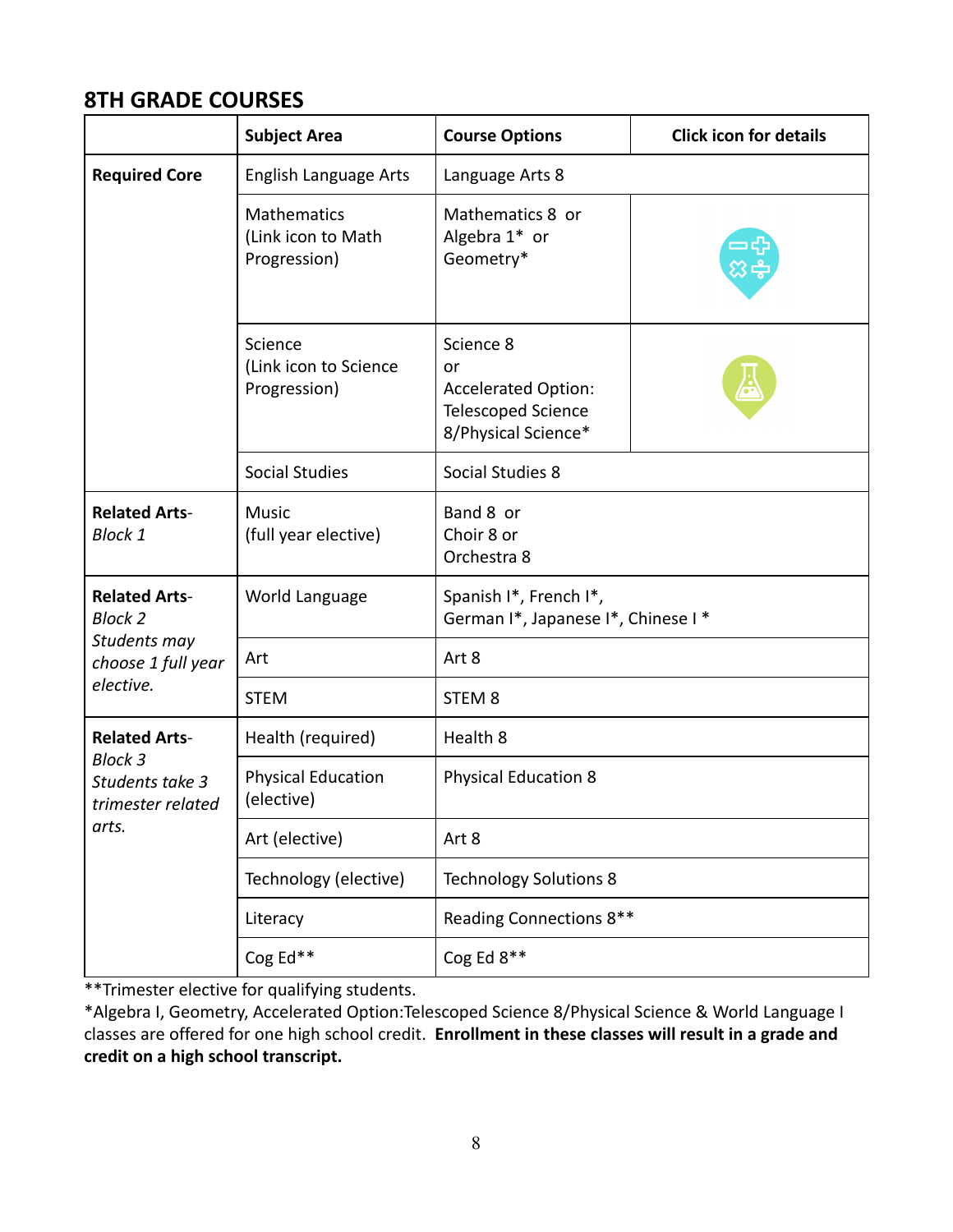

#### **DCS Mathematics Course Progression**

\*Denotes that placement in this accelerated math class is student driven and data informed. Final decisions are made by school based team in collaboration with families.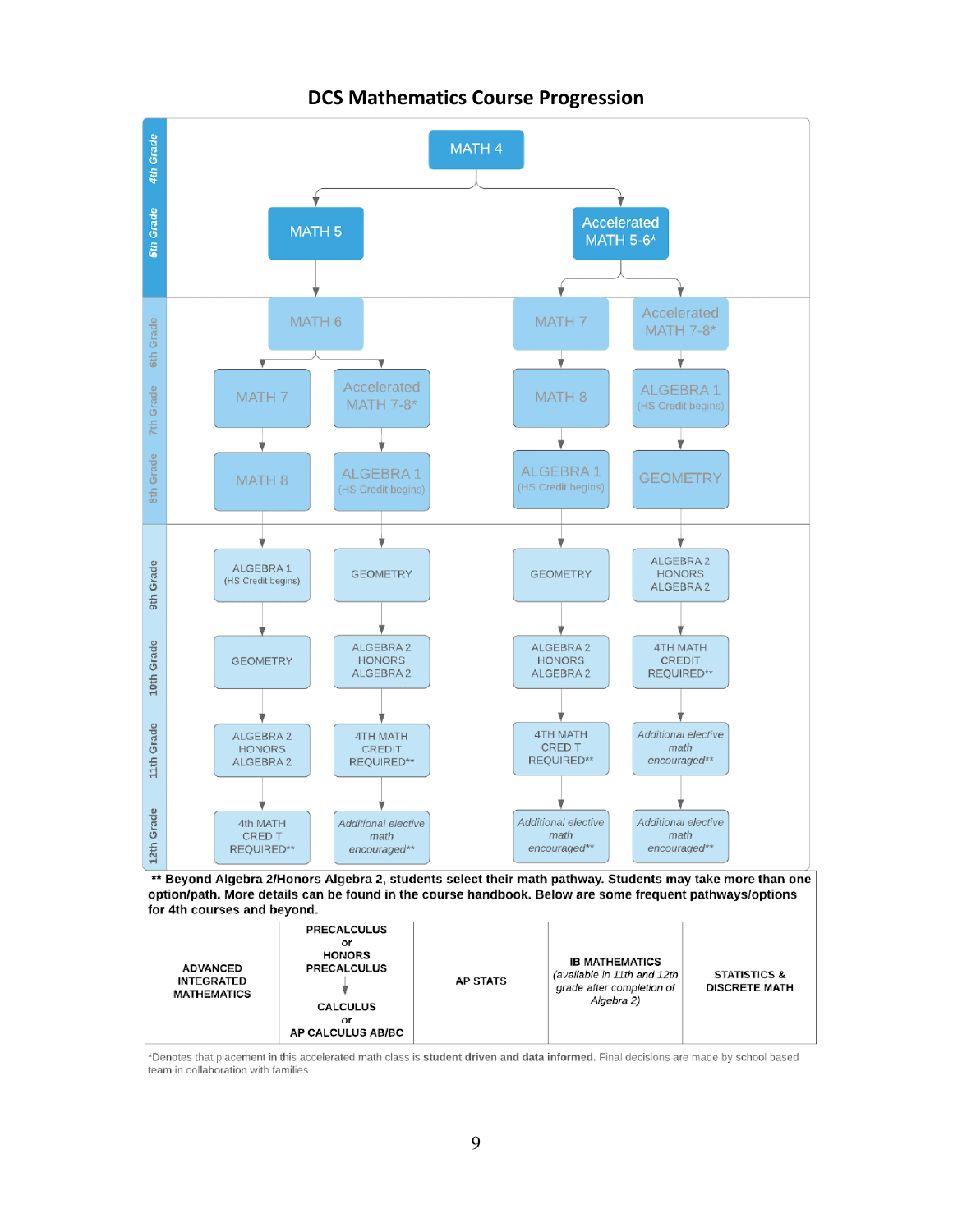

#### **DCS Science Course Progression**

\*Graduation Requirement

\*\* Students have options in completing their science course work by selecting from the options below. More details can be found in the course handbook.

| <b>CHEMISTRY</b>                              | <b>AP BIOLOGY</b><br>(two periods) | <b>IB COURSES</b><br>available in 11th and 12th grade after completion of |                       |
|-----------------------------------------------|------------------------------------|---------------------------------------------------------------------------|-----------------------|
| <b>PHYSICS</b>                                |                                    | prerequisites.                                                            |                       |
|                                               | <b>AP CHEMISTRY</b>                | (See HS handbook for details.)                                            | <b>ADVANCED</b>       |
| <b>ENVIRONMENTAL</b><br><b>SUSTAINABILITY</b> | (two periods)                      |                                                                           | <b>RESEARCH</b><br>IN |
| & SOCIETIES                                   | <b>AP ENVIRONMENTAL</b>            | <b>STEM ACADEMIES</b>                                                     | <b>SCIENCE</b>        |
|                                               | <b>SCIENCE</b>                     | available after completion of prerequisites.                              |                       |
| <b>EARTH &amp; SPACE</b>                      |                                    | (See HS handbook for details.)                                            |                       |
| <b>SCIENCE</b>                                | <b>AP PHYSICS 1 &amp; 2</b>        |                                                                           |                       |
| <b>HUMAN</b>                                  | <b>AP PHYSICS C</b>                |                                                                           |                       |
| <b>ANATOMY &amp;</b>                          | (two periods)                      |                                                                           |                       |
| <b>PHYSIOLOGY</b>                             |                                    |                                                                           |                       |

\*Denotes that placement in this accelerated science class is student-driven and data-informed. Final decisions are made by the school-based team in collaboration with families.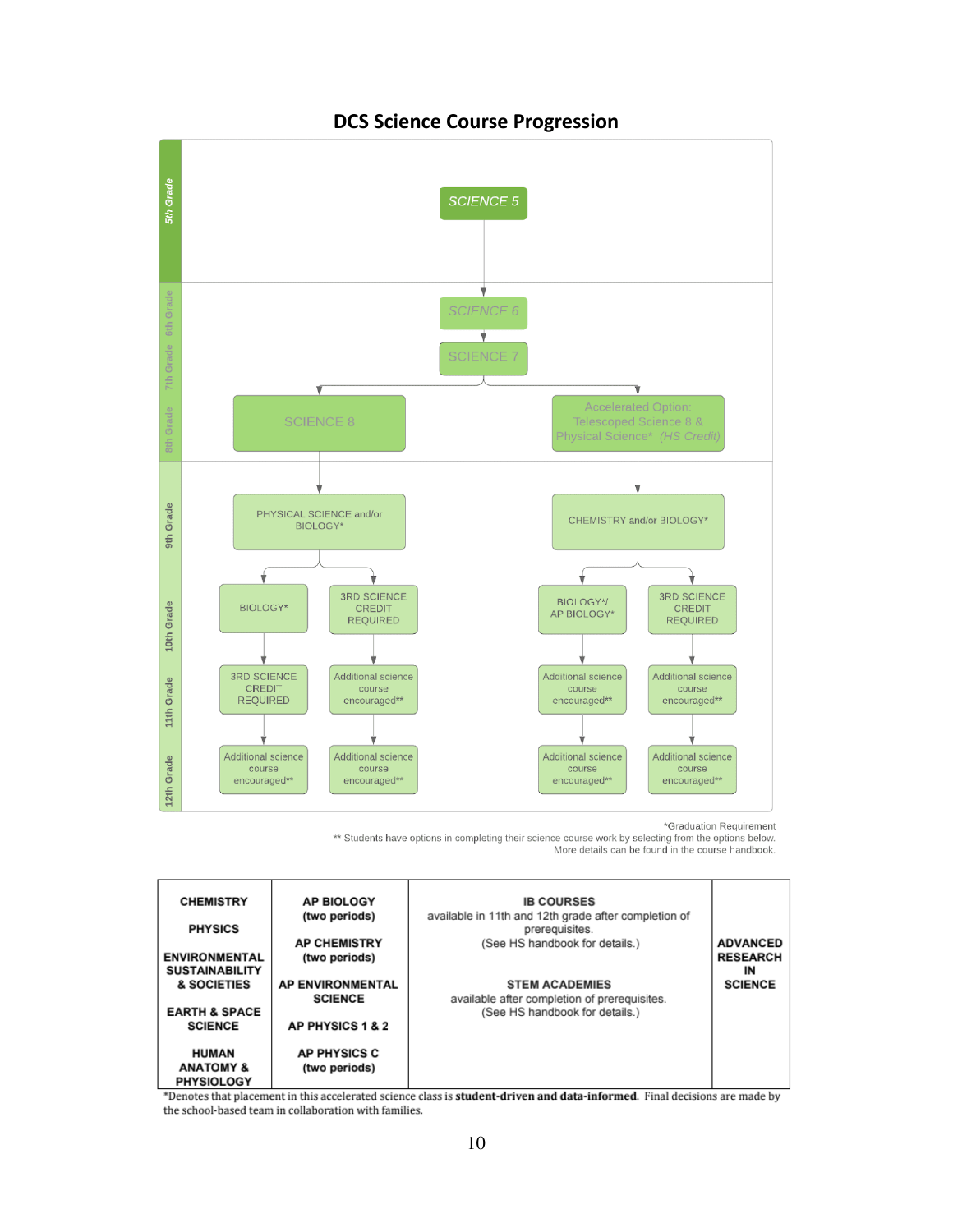## **Course Descriptions 2022-2023**

## **Grade 6**

## **Required Core:**

#### **Language Arts 6**

6th Grade Language Arts is a course that meets for 2 periods each day, all year long. Students will embark on a journey of self-discovery through reading, writing and language (i.e., grammar, vocabulary and word study). The course is aligned to *Ohio's Academic Content Standards* and prepares students for the *Grade 6 Ohio's State Tests in English Language Arts*. The course stresses the independent use of reading strategies to comprehend and respond to a variety of literary and informational texts. In addition, this course emphasizes to students that writing is a process. Students will also acquire vocabulary through both reading practice and explicit instruction*.* Students are given time for modeled, shared, assisted and independent reading and writing practice.

#### **Mathematics 6**

Mathematics 6 students engage in learning through four critical areas: (1) connecting ratio and rate to whole number multiplication and division and using concepts of ratio and rate to solve problems; (2) completing understanding of division of fractions and extending the notion of number to the system of rational numbers, which includes negative numbers; (3) writing, interpreting, and using expressions and equations; and (4) developing understanding of statistical thinking. This course is aligned to Ohio's Learning Standards for Mathematics and the 8 Standards for Mathematical Practice. *The Dublin Secondary Mathematics Workshop Model* will be utilized as the vehicle for mathematics instruction.

#### **Science 6**

6th Grade Science engages students in scientific inquiry as they explore topics in Earth, Physical and Life Sciences. In this course, students will learn to describe rocks, minerals and soil that make up Earth's lithosphere, applying the content by inferring past, present and future environments on Earth. They will study the basics of the Modern Cell Theory, recognizing that all living organisms are made of cells that carry on functions to sustain life. Students also investigate the foundational concepts of the nature of matter; that the atom makes up all objects with mass. They will explore introductory concepts of motion and energy, specifically learning about potential and kinetic energy and ways to describe and graph the motion of objects.

#### **Social Studies 6**

6th Grade Social Studies focuses on the study of the people and regions of the Eastern Hemisphere. Students become aware of the geographic features, early history, cultural development, and economic change of the regions. Students learn about the development of the early river civilizations in Africa and Asia. The geographic focus of the course includes the study of contemporary regional characteristics, the movement of people, products and ideas and cultural diversity. Students develop an understanding of the role of consumers and the interaction of markets, resources and competition.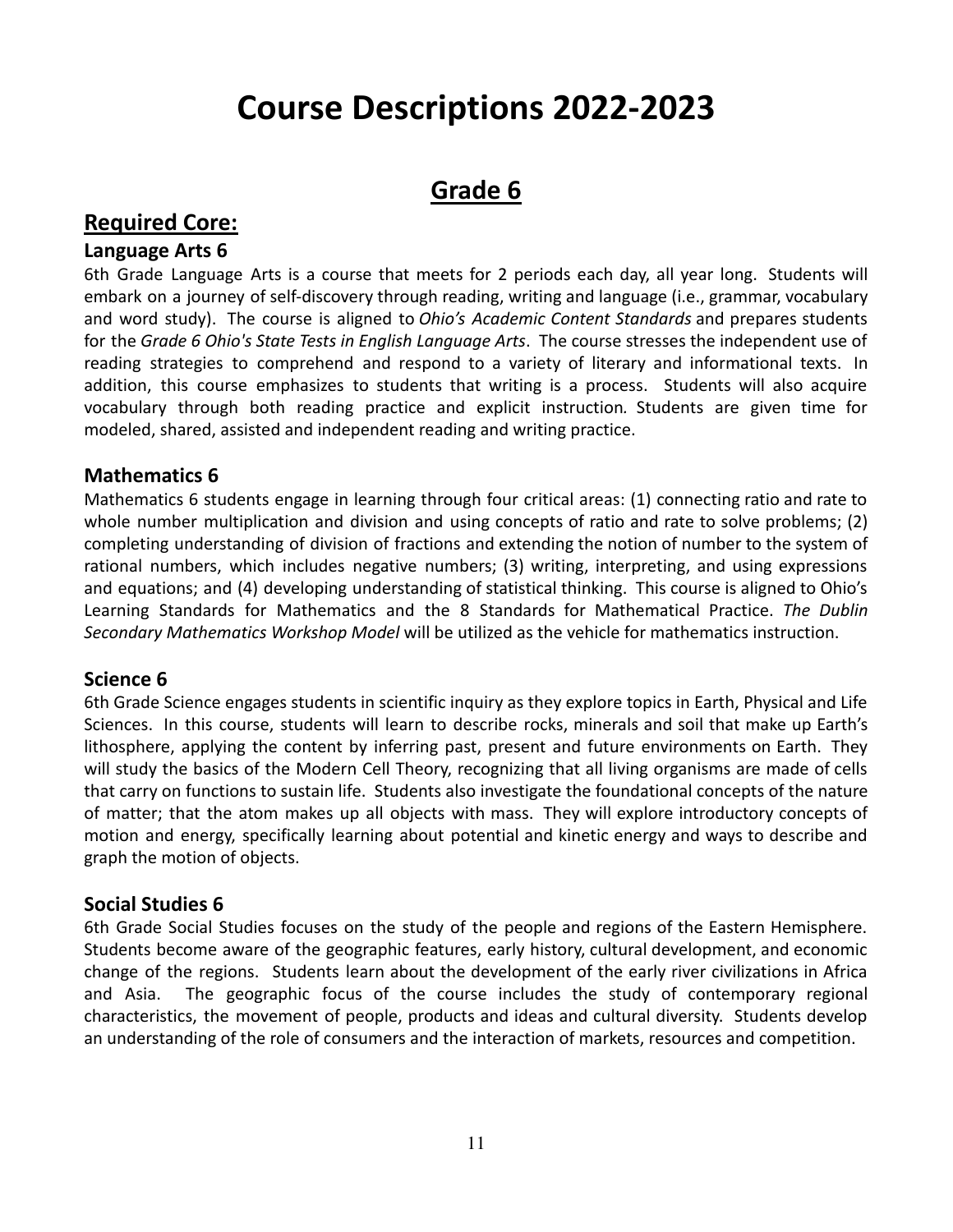## **Music:**

#### **Band 6**

During the initial phases of the  $6<sup>th</sup>$  grade band experience, beginners are divided into groups and receive instruction in the fundamental skills necessary to play the instrument of their choice. The emphasis is on individual progress. Students will eventually have opportunities to play together in groups of mixed instruments, as their skills and the school schedule will permit. Students perform concerts as a full band. Sixth grade band is a full-year course. Concert attendance is a course requirement.

#### **Choir 6**

Students will begin to explore the foundations of healthy choral singing through exercises that focus on breathing, phonation, resonance, diction, musical literacy, expressiveness and musicality. Students will further improve these skills through a diverse repertoire of music used for performance and instruction. Students will expand musical knowledge for cultural and historical influences to music. Students use solfege to learn note reading and pitch. Instruments may be used to enhance the songs. Students should be prepared to work on individual and group assignments as part of their daily participation. Concert attendance is a course requirement.

#### **Orchestra 6 (Levels 1 and 2)**

*Level 1* is for beginning students where they learn the fundamental skills needed to perform. Students may choose to play violin, viola, cello, or bass. Concert attendance is a course requirement.

Level 2 is for students who participated in 5<sup>th</sup> grade orchestra. Students in this class continue to improve the string playing skills acquired in 5th grade and begin to develop ensemble skills. Students will perform as a string orchestra. Concert attendance is a course requirement.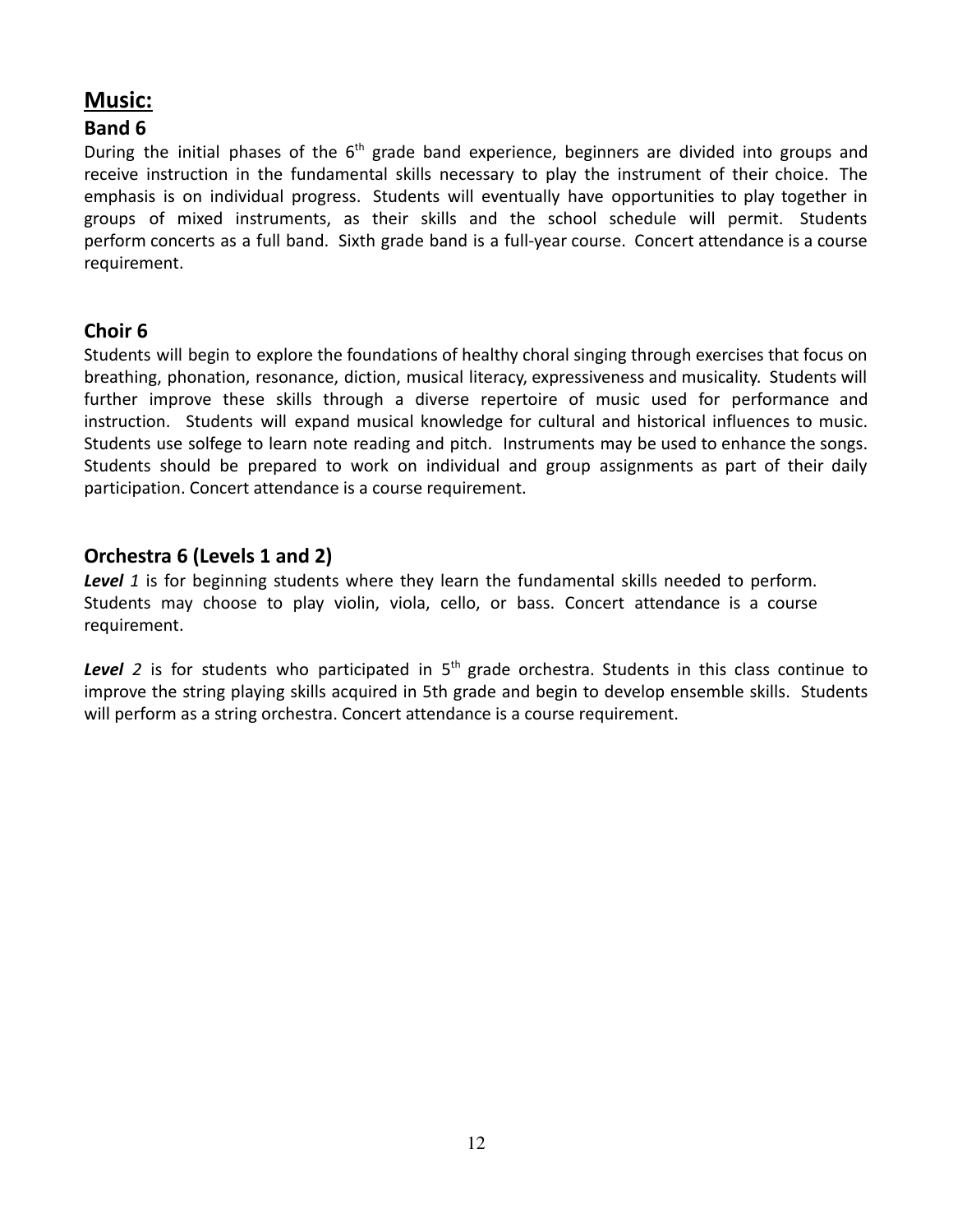## **Related Arts:**



#### **Art 6 (Trimester)**

In this trimester class, students will apply the underlying elements and principles of visual art as they develop their skills in *Drawing, Painting, Printmaking and Ceramics*. While making their own artwork, the students will be introduced to artists who have worked in these areas. This hands-on class enriches the students' understanding of art as they explore art from history and from cultures different from their own.

#### **Physical Education 6 (Trimester)**

Physical Education 6 is a trimester course that focuses on the development of basic skills needed to be successful in a variety of different physical activity settings. The different settings include: invasion, net/wall, striking/fielding, and target games. The students will complete part of the Ohio Physical Education Assessments during this trimester. In accordance with National Standards, students will actively participate, demonstrate responsible behavior, and show positive sportsmanship. Students will recognize and follow safety rules and classroom procedures, respect others, and try new and challenging activities.

#### **Cog Ed 6 - Modern Literacy (Trimester)**

This course, offered as a single trimester option for  $6<sup>th</sup>$  graders, is for students who have met the state criteria for identification in the area of Superior Cognitive Ability. Qualifying students will be scheduled into this elective course. The course will focus on collaboration and communications, critical thinking and problem solving, development of positive self-awareness and research.

#### **Reading Connections 6 (Trimester)**

Reading 6 is available to sixth grade students who qualify based on their level of reading achievement. Results of student assessments will give direction to curriculum emphasis. Students work individually and in small groups to improve reading fluency, comprehension, word learning, assessment literacy and vocabulary as driven by student needs and data. This course is graded S/U.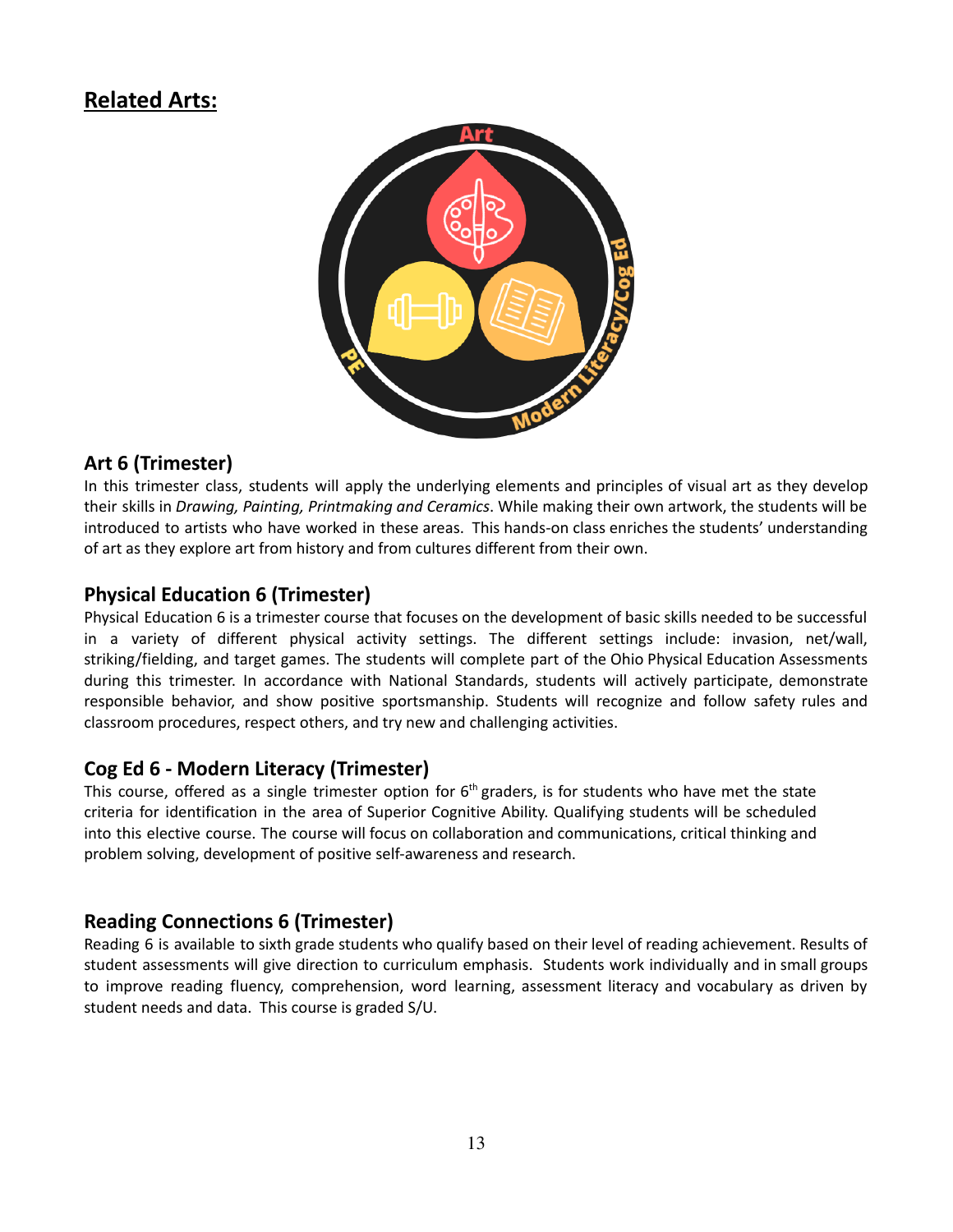#### **Modern Literacy (Trimester)**

Modern Literacy is a trimester course designed to empower students to think critically, behave safely, and participate responsibly in our digital world. Students will engage with computer science as a medium for creativity, communication, problem solving, and fun.

## **Grade 7**

#### **Required Core:**

#### **Language Arts 7**

Grade 7 English Language Arts is a course that meets 2 periods a day. It infuses a variety of texts and media to help students understand their place in the world by studying the past and present and connecting it to the world around them. The study of a variety of literary genres, nonfiction, written communication, oral communication, grammar and word study (including roots and affixes) are emphasized. Students are given multiple opportunities to craft a variety of narrative pieces, informational texts, and arguments. The course is aligned to *Ohio's Academic Content Standards* and prepares students for the *Grade 7 Ohio's State Tests in English Language Arts.* Students are given time for modeled, shared, assisted and independent reading and writing practice.

#### **Mathematics 7**

Mathematics 7 students engage in learning through four critical areas: (1) developing understanding of and applying proportional relationships; (2) developing understanding of operations with rational numbers and working with expressions and linear equations; (3) solving problems involving scale drawings and informal geometric constructions, and working with two- and three-dimensional shapes to solve problems involving area, surface area, and volume; and (4) drawing inferences about populations based on samples. This course is aligned to Ohio's Learning Standards for Mathematics and the 8 Standards for Mathematical Practice. *The Dublin Secondary Mathematics Workshop Model* will be utilized as the vehicle for mathematics instruction.

#### **Accelerated Mathematics 7-8\*\***

This course is an advanced math option open to students who express interest and meet our district's qualification process. In addition, the student must possess strong math abilities and a passion for learning mathematics at a very quick instructional pace. This year-long course will offer content focused around the same critical components of Math 7 and Math 8 in one year's worth of time. The content will include instructional time focused on three critical areas: (1) formulating and reasoning about expressions and equations, including modeling an association in bivariate data with a linear equation, and solving linear equations and systems of linear equations; (2) grasping the concept of a function and using functions to describe quantitative relationships; (3) analyzing two- and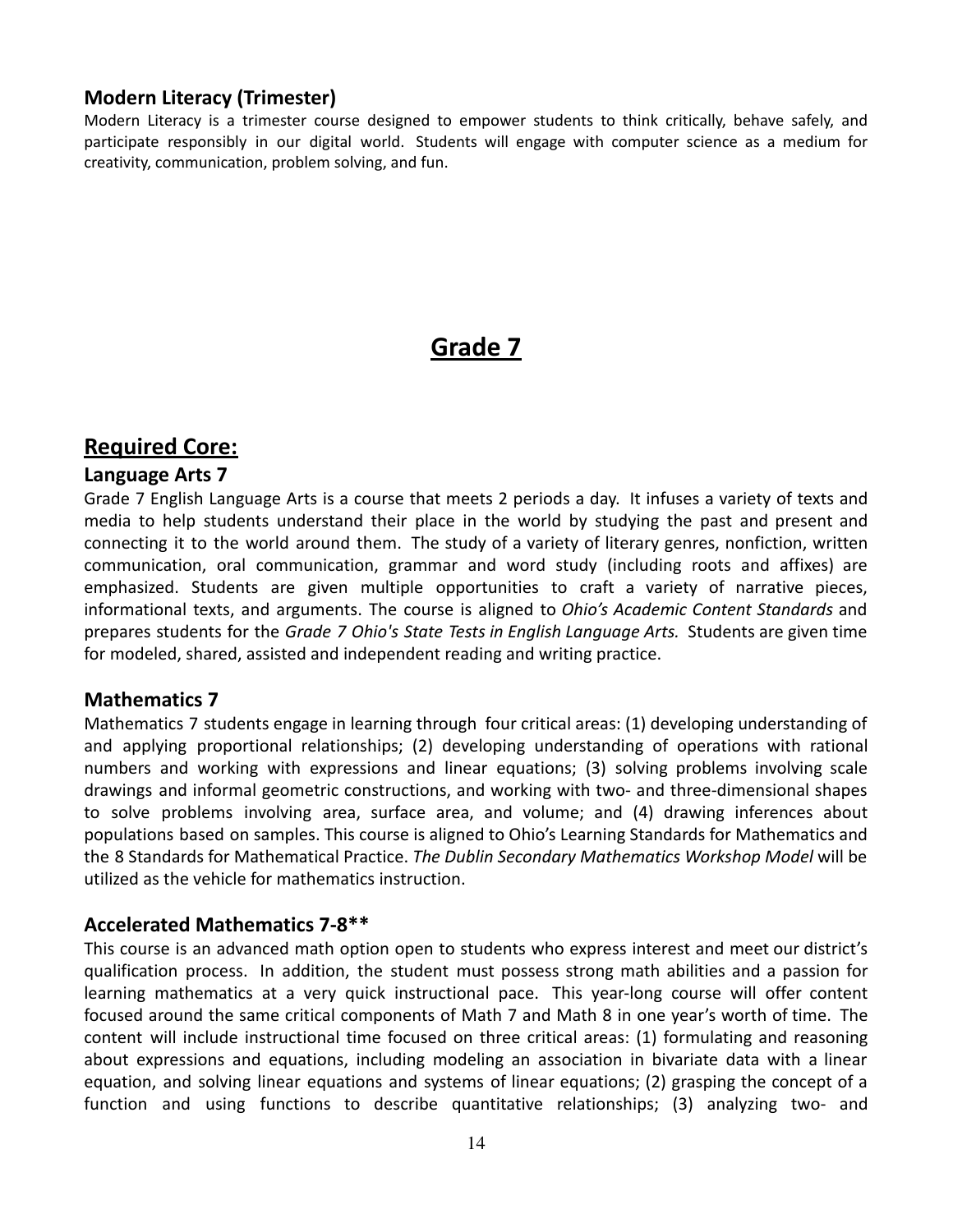three-dimensional space and figures using distance, angle, similarity, and congruence, and understanding and applying the Pythagorean Theorem. A scientific calculator is required. This course is aligned to Ohio's Learning Standards for Mathematics and the 8 Standards for Mathematical Practice. *The Dublin Secondary Mathematics Workshop Model* will be utilized as the vehicle for mathematics instruction. \*\* This is an accelerated course that requires a high degree of student motivation. To request that your child be placed into Accelerated Math 7-8, fill out the Math Placement request form on pg 23-24 of this course handbook. This will start the data review process for potential placement.

#### **Social Studies 7**

7th Grade Social Studies is an integrated study of world history beginning with Ancient Greece and continuing through global exploration (750 B.C. to 1600 A.D). Students understand how historical events are shaped by geographic, social, cultural, economic and political factors. Students develop their understanding of how ideas and events from the past have shaped the world today. In order to develop the knowledge and skills needed for economic success in the future, topics related to financial literacy will be incorporated into the course.

#### **Science 7**

7th Grade Science engages students in scientific inquiry with a focus on Earth's systems. The curriculum covers Earth, Physical and Life science concepts. Students will gain an understanding of the Periodic Table of Elements and the Law of Conservation as they explore the cycling of matter through Earth's spheres. They will develop an understanding of heat energy transfer between the atmosphere and hydrosphere in their study of the water cycle, atmospheric and ocean currents. Energy transfers through electric circuits, ecosystems and waves will also be investigated. Students will develop an awareness of the factors affecting climate and biomes. Additionally, students will gain perspective of the predictable patterns of motion experienced by the Earth and Moon, contributing to tides and other cyclical events.

#### **Music:**

#### **Band 7 (Full Year Elective)**

During the 7<sup>th</sup> grade year, students continue to develop the individual skills acquired during the first year of study as well as beginning the development of ensemble skills. The focus is on group instruction in the full band experience. Individual progress remains an important goal as well. Students at this level are encouraged to participate in the Ohio Music Educator's Solo and Ensemble Contest. Concert attendance is a course requirement.

#### **Choir 7 (Full Year Elective)**

Students will continue to explore and build on the foundations of healthy choral singing through exercises that focus on breathing, phonation, resonance, diction, musical literacy, expressiveness and musicality. As boys' voices change, more parts will be available to them and we will focus on helping them make that change. Students will expand musical knowledge for cultural and historical influences to music. Students in choir use solfege to learn note reading, pitch and learn songs in unison, 2-parts, or 3-parts. Concert attendance is a course requirement.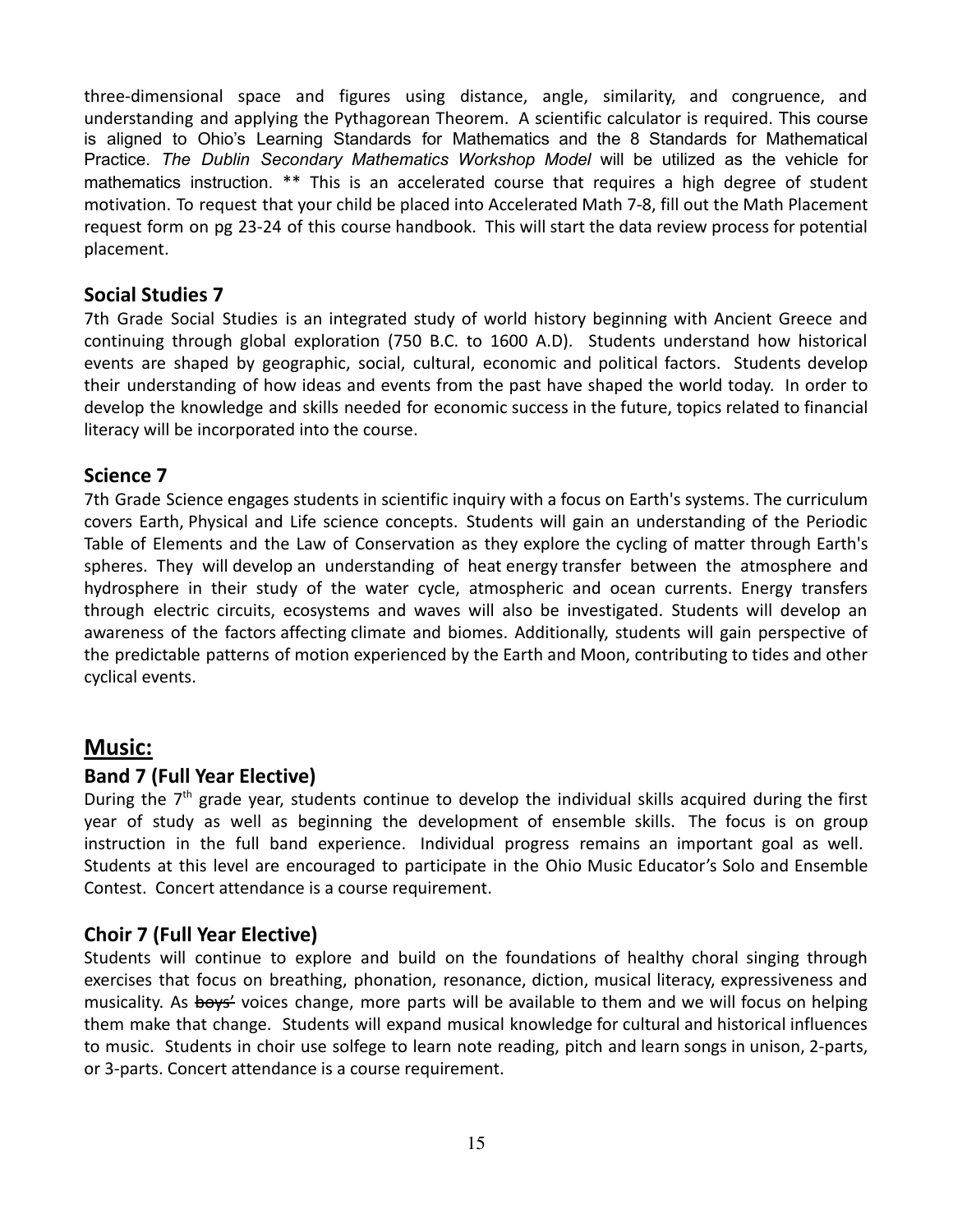#### **Orchestra 7 (Full Year Elective)**

Students enrolled in  $7<sup>th</sup>$  grade strings continue to advance their string playing skills acquired in 6th grade. The focus is on performing as an orchestra and improving individual string playing skills. Students are encouraged to participate in small group ensembles. Concert attendance is a course requirement.

## **Related Arts:**



#### **Art 7 (Trimester)**

In this trimester course, students continue to learn about and apply intermediate elements and principles of visual art as they continue to develop skills in *Drawing, Painting, Printmaking and Ceramics*. While making their artwork, the students are introduced to artists who have worked in these areas. This hands-on class enriches the students' understanding of art as they explore art from history and cultures different from their own.

#### **Health 7 (Trimester)**

This trimester course is designed to promote responsible decision-making resulting in healthy lifestyle choices. Areas of emphasis are: mental/emotional health; the dangers of drug use leading to addiction; alcohol, tobacco, marijuana, vaping, opioid prescription drugs, and other current drug trend usage; nutrition and lifetime fitness; and body systems. The 7th grade Health course includes curriculum from the Signs of Suicide (SOS) program, Health & Opioid Abuse Prevention (HOPE) Curriculum, and works with the Dublin Police Department with the Drug Abuse Prevention Program (DAPP). The class addresses all aspects of health and well being including: physical health, mental-emotional health, and social health.

#### **Physical Education 7 (Trimester)**

Physical Education 7 is a trimester course that focuses on applying knowledge of concepts, strategies, and tactics in different physical activity settings, including: fitness, invasion games, and other activities. Students will complete part of the Ohio Physical Education Assessments. In accordance with National Standards, students actively participate, demonstrate responsible behavior and show positive sportsmanship. Students will recognize and follow safety rules and classroom procedures, respect others, and try new, challenging activities.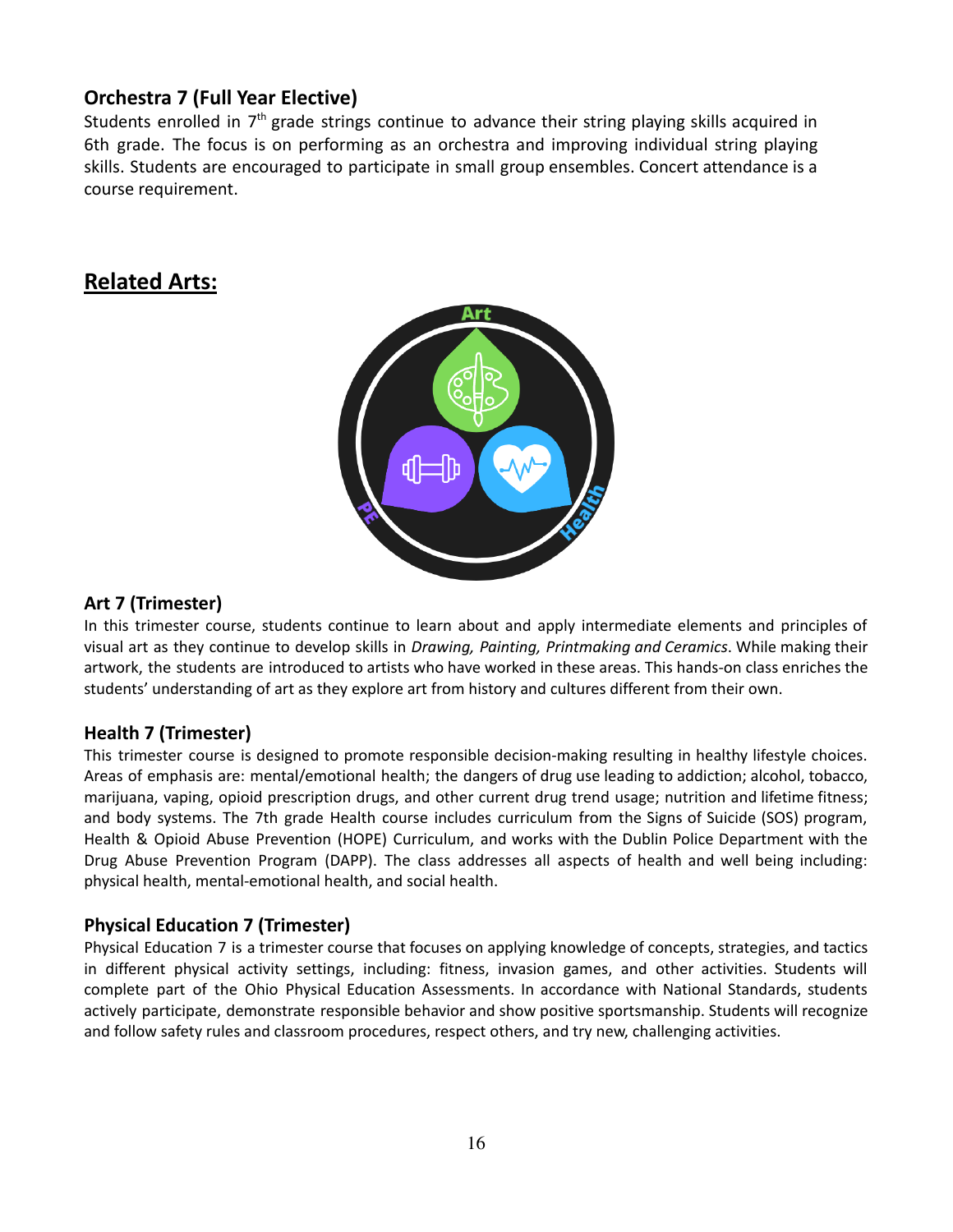#### **Reading Connections 7 (Trimester)**

Reading 7 is available to seventh grade students who qualify based on their level of reading achievement. Results of student assessments will give direction to curriculum emphasis. Students work individually and in small groups to improve reading fluency, comprehension, word learning, assessment literacy and vocabulary as driven by student needs and data. This course is graded S/U.

#### **Cog Ed 7 (Trimester)**

This course, offered as a single trimester option for  $7<sup>th</sup>$  graders, is for students who have met the state criteria for identification in the area of Superior Cognitive Ability. Student's guidance counselor will notify student if they meet the criteria for this elective option. Qualifying students may select to participate in this trimester class. The course will focus on collaborations and communication, critical thinking and problem solving, development of positive self-awareness, and research.

## **Grade 8**

#### **Language Arts 8**

Grade 8 English Language Arts emphasizes nonfiction reading comprehension, literary analysis, a focus on the research process, increasingly sophisticated expository and narrative writing skills, and extends word study through the ongoing study of roots and affixes. It is aligned to *Ohio's Academic Content Standards* and prepares students for the *Grade 8 Ohio's State Tests in English Language Arts.* Students will read various literary genres, respond to their reading through literary analysis, continue to grow as independent readers, write multiple pieces in varying genres, conduct research, and expand their vocabulary.

#### **Mathematics 8**

Mathematics 8 students engage in learning through three critical areas: (1) formulating and reasoning about expressions and equations, including modeling an association in bivariate data with a linear equation, and solving linear equations and systems of linear equations; (2) grasping the concept of a function and using functions to describe quantitative relationships; (3) analyzing two- and three-dimensional space and figures using distance, angle, similarity, and congruence, and understanding and applying the Pythagorean Theorem. This course is aligned to Ohio's Learning Standards for Mathematics and the 8 Standards for Mathematical Practice. *The Dublin Secondary Mathematics Workshop Model* will be utilized as the vehicle for mathematics instruction.

#### **Algebra 1\*\***

This course will deepen and extend understanding of linear and exponential relationships by contrasting them with each other and by applying linear models to data that exhibit a linear trend. Students will engage in methods for analyzing, solving, and using quadratic functions. Additionally, students will build upon prior experience, providing students with more formal means of assessing how a model fits data. Students use regression techniques to describe approximate linear relationships between quantities. They use graphical representations and knowledge of the context to make judgments about the appropriateness of linear models. A graphing calculator may be required. Per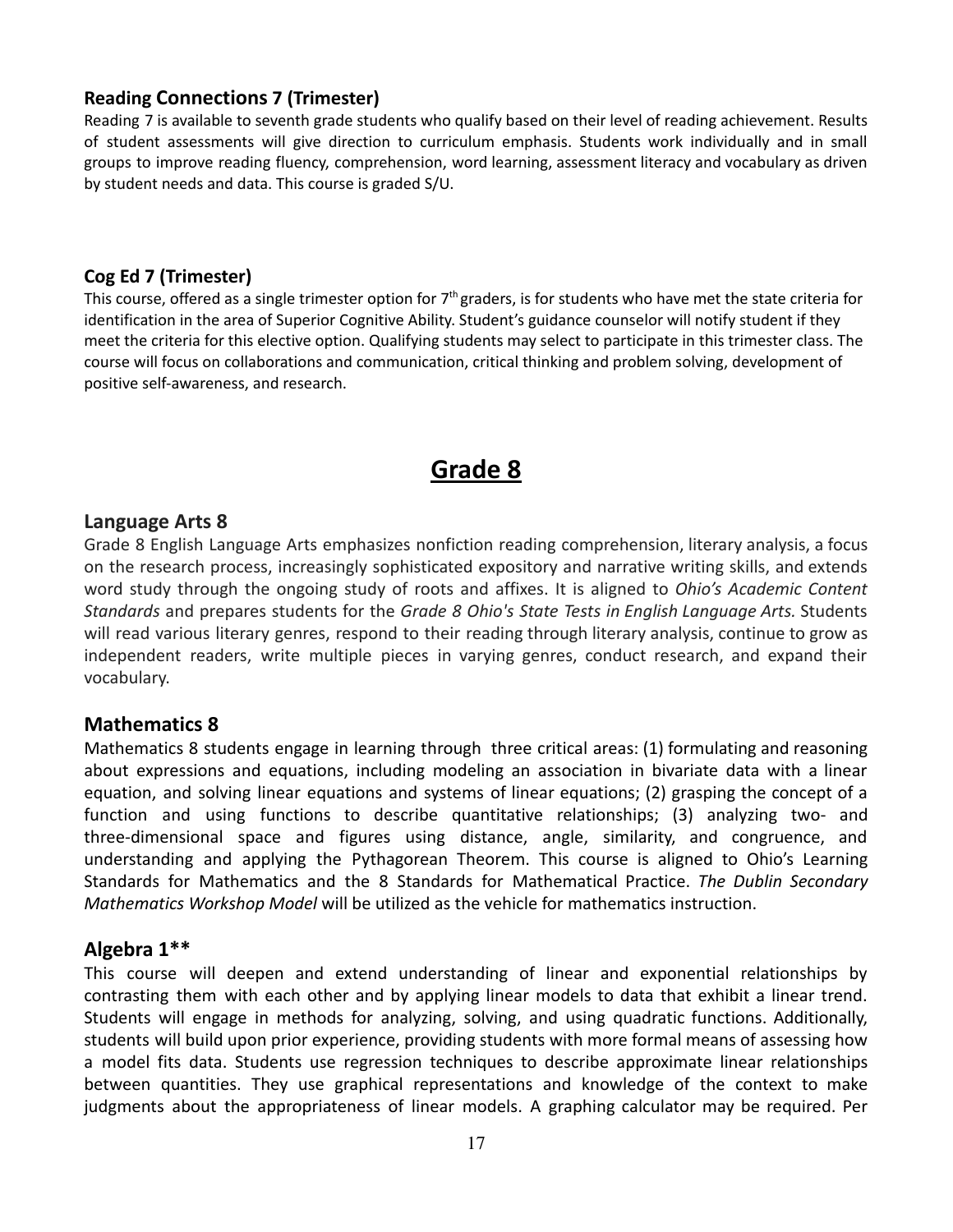guidelines established by the Ohio Department of Education, all students in this course must take a State of Ohio Assessment that contributes to the student's State Assessment Criteria for graduation.

#### **\*\*Enrollment in this class will result in a grade and credit on a high school transcript for Algebra 1.**

#### **Geometry\*\***

This course will formalize and extend students' geometric experience from the middle grades. Students will explore complex geometric situations and deepen their explanations of geometric relationships moving towards formal mathematical arguments. Special attention is given to transformations, geometric constructions, and proofs. A graphing calculator, compass, and protractor may be required for this course.

Per guidelines established by the Ohio Department of Education, all students in this course must take a State of Ohio Assessment that contributes to the student's State Assessment Criteria for graduation.

#### **\*\*Enrollment in this class will result in a grade and credit on a high school transcript for Geometry.**

#### **Science 8**

8th Grade Science engages students in scientific inquiry with a focus on Earth, Physical and Life Science content. Throughout this course, students will explore the Earth's continually changing surface. They will describe Earth's interior, the patterns of change to Earth's surface and the theory of plate tectonics, focusing on the evidence that exists to support all three. Students will use physical science concepts to support their understanding of Earth as they investigate forces, motion, and energy, building on the foundational knowledge gained in  $6<sup>th</sup>$  and  $7<sup>th</sup>$  grade science courses. Students will also investigate how changes to Earth's surface impact the organisms that live on Earth. They will explore the diversity of species that exist on Earth and gather evidence of changes to life forms as they examine the fossil record. They will focus on the importance of reproduction and environmental factors to ensure the continuation of all species. The course is aligned to Ohio's *Academic Content Standards* and prepares students to excel on the *Ohio's State Assessment* in science, which is given in the spring of the 8<sup>th</sup> grade year.

#### **Accelerated Option:Telescoped Science 8 /Physical Science\*\***

The Accelerated Physical Science Course covers two years of science learning in one as students receive **high school credit** for Physical Science and master the 8th grade science content. The course proceeds at an accelerated pace covering the Science 8 topics listed above. Additionally, students explore the high school physical science curriculum, participating in fields of chemistry and physics. Topics of interest include motion, astronomy, thermodynamics, sound, light, energy transformations, chemistry of the periodic table, and conservation principles. Physical Science is an activity driven course with an inquiry approach that provides both a meaningful and relevant explanation of the physical world. Credit for the course may be counted toward the requirements for college articulation. This course provides excellent preparation for the student who expects to take biology, chemistry, and/or physics in high school. Successful students in this class are academically motivated, have a strong math background, passion for science, and are able to apply their knowledge to new experiences. \*\*Enrollment in this class will result in a grade and credit on a high school transcript for Physical Science. The pace of this course will be accelerated.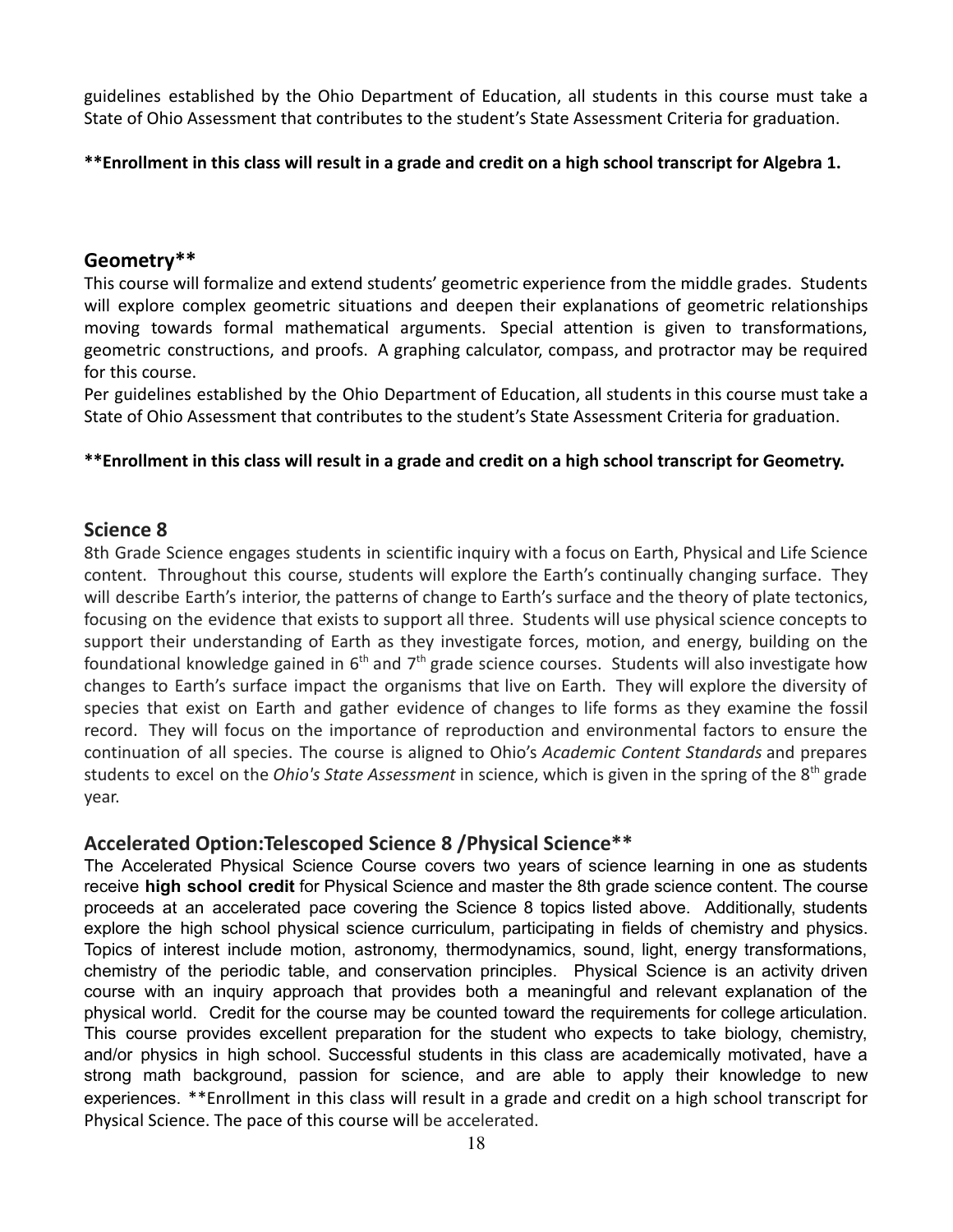#### **Social Studies 8**

8th Grade Social Studies continues the historical focus with the study of European exploration and the early years of the United States (1492 to 1877). All four social studies strands are incorporated into a chronological view of the development of the United States. Students will examine how historic events are shaped by geographic, social, cultural, economic and political factors. In order to develop the knowledge and skills needed for economic success in the future, topics related to financial literacy will be incorporated into the course.

#### **World Languages\*\* - Full Year Elective**

#### **(Spanish I, French I, German I, Japanese I, Chinese I)**

Students will be introduced to basic communication skills of writing, reading, listening and speaking in the chosen world language. The students also become acquainted with countries that speak the chosen language and gain some insight into the cultural similarities and differences between those studied countries and the United States. \*\*Enrollment in this class will result in a grade and credit on a high school transcript for level one world language. Information on transportation for World Languages found on Page 6

#### **Band 8 (Elective)**

8<sup>th</sup> Grade Band meets as an everyday, year long course that is a continuation of the playing skills developed during the first years in addition to the development of more advanced ensemble skills needed for participation in a large musical group. Students are encouraged to participate in musical contests as they prepare to face the demands of continued instrumental music study in high school. Concert attendance is a course requirement.

#### **Choir 8 (Elective)**

In this every day, year long course, students will continue to explore and build on the foundations of healthy choral singing through exercises that focus on breathing, phonation, resonance, diction, musical literacy, expressiveness and musicality. Students will further improve these skills and prepare for a high school experience through a diverse repertoire of music used for performance and instruction. Repertoire will consist of mainly three parts mixed and SATB music to fit the advancing voice and to further challenge students. Students will expand musical knowledge for cultural and historical influences to music. Students in choir use solfege to learn note reading and pitch. Concert attendance is a course requirement.

#### **Orchestra 8 (Elective)**

Students enrolled in 8<sup>th</sup> Grade Orchestra will meet every day, year long to continue to advance their string playing skills. Students will begin to develop advanced ensemble skills needed to perform in an orchestra. Students participate in a wider variety of performances in preparation for high school music. Concert attendance is a course requirement.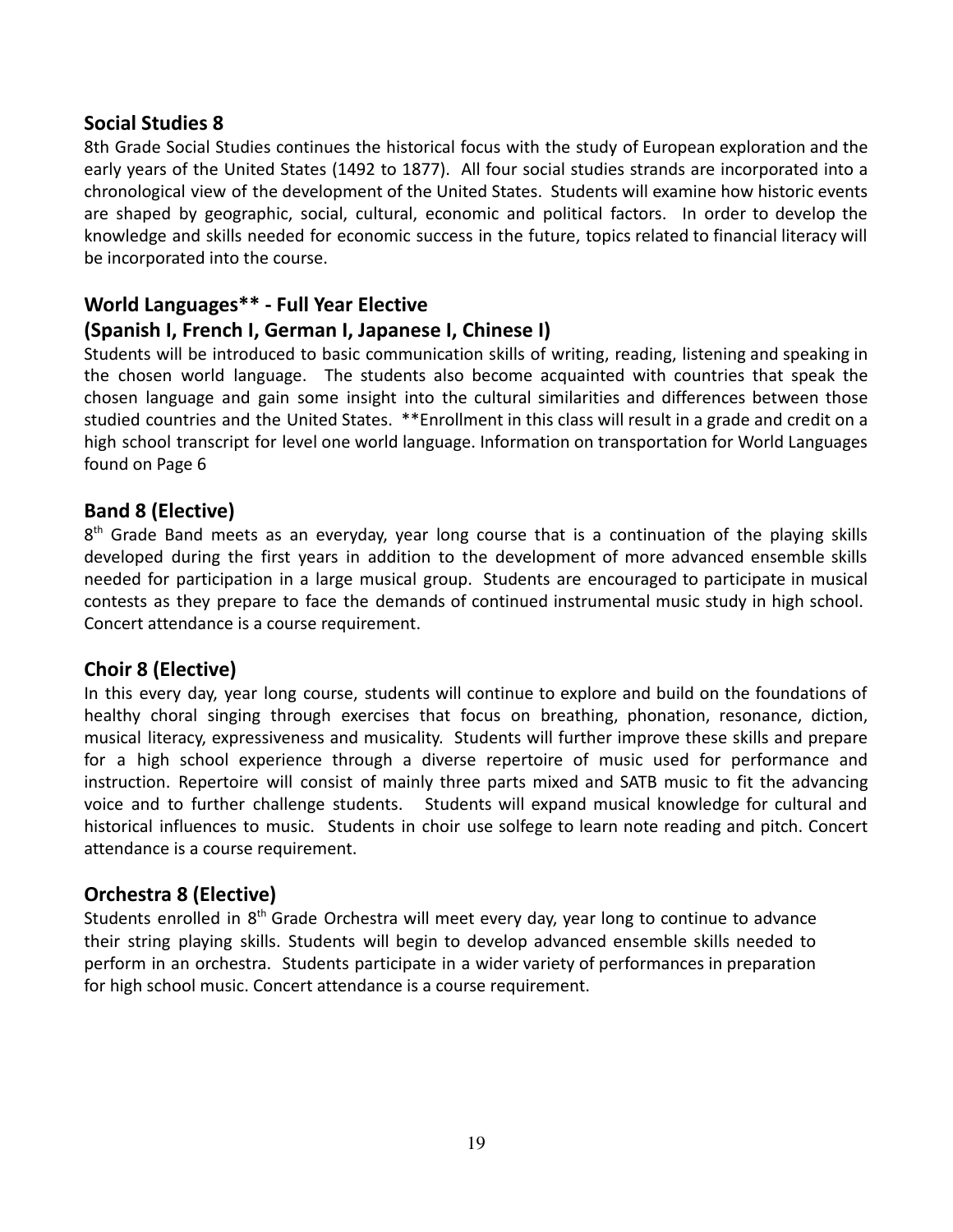#### **Art 8 (Trimester Elective)**

In this trimester course, students will continue to learn about and apply elements and principles of visual art as they continue to develop their skills in *Drawing, Painting, Printmaking and Ceramics*. While making their own artwork, the students will be introduced to artists who have worked in these areas. This class enriches the students' understanding of art as they explore art from history and from cultures different from their own.

#### **Art 8 (Full Year Elective)**

In this hands-on class, students will further develop and refine their skills in *Drawing, Painting, Printmaking and Ceramics* as they explore the elements and principles of visual art in depth. This technical study will be enriched with examples of important art and artists who have worked in these areas. Students will be encouraged to express their original ideas through a wide variety of independent and group art projects including both 2 and 3 dimensional forms. They will develop critical and creative thinking skills, technical ability, and an understanding of artistic history and heritage, as well as how art has been and is being used in culture to communicate and express ideas and attitudes.

#### **Health 8 (Trimester)**

This trimester course is designed to build upon the foundations taught in Health 7 to continue to promote responsible decision-making resulting in healthy lifestyle choices. The areas of emphasis are: mental/emotional health; the dangers of drug use leading to addiction; alcohol, tobacco, marijuana, vaping, opioid prescription drugs, and other current drug trend usage; nutrition and lifetime fitness; and human growth & development. The 8th grade Health course includes the Red Flags program related to depression and the Health & Opioid Abuse Prevention (HOPE) Curriculum. The class goes into more depth on aspects of health and well-being including: physical health, mental-emotional health, and social health.

#### **Physical Education 8 (Trimester Elective)**

Physical Education 8 is an elective trimester course that incorporates more game-like situations and activities. These games and activities will focus on applying knowledge of concepts, strategies, and tactics in a variety of different physical activity settings. In accordance with National Standards, students will actively participate, demonstrate responsible behavior, and show positive sportsmanship. Students will recognize and follow safety rules and classroom procedures, respect others, and try new and challenging activities.

### **8 th Grade STEM (Full Year Elective)**

The 8<sup>th</sup> Grade STEM class is a yearlong project-oriented, interdisciplinary course in which students use science, mathematics, engineering and technological knowledge to investigate real-world problems. Students will develop engineering design process skills as they identify problems, design and construct models, test ideas, and make modifications. Students will also enhance digital communication and collaborative skills as they share ideas across buildings and beyond.

#### **Technology Solutions (Trimester Elective)**

Technology Solutions is a trimester-long course where students will access, analyze, and critique messages in a variety of forms including commercials and advertisements. Students will also develop digital resources through video broadcasting, graphic design, and other media tools to support their own learning or school programs.